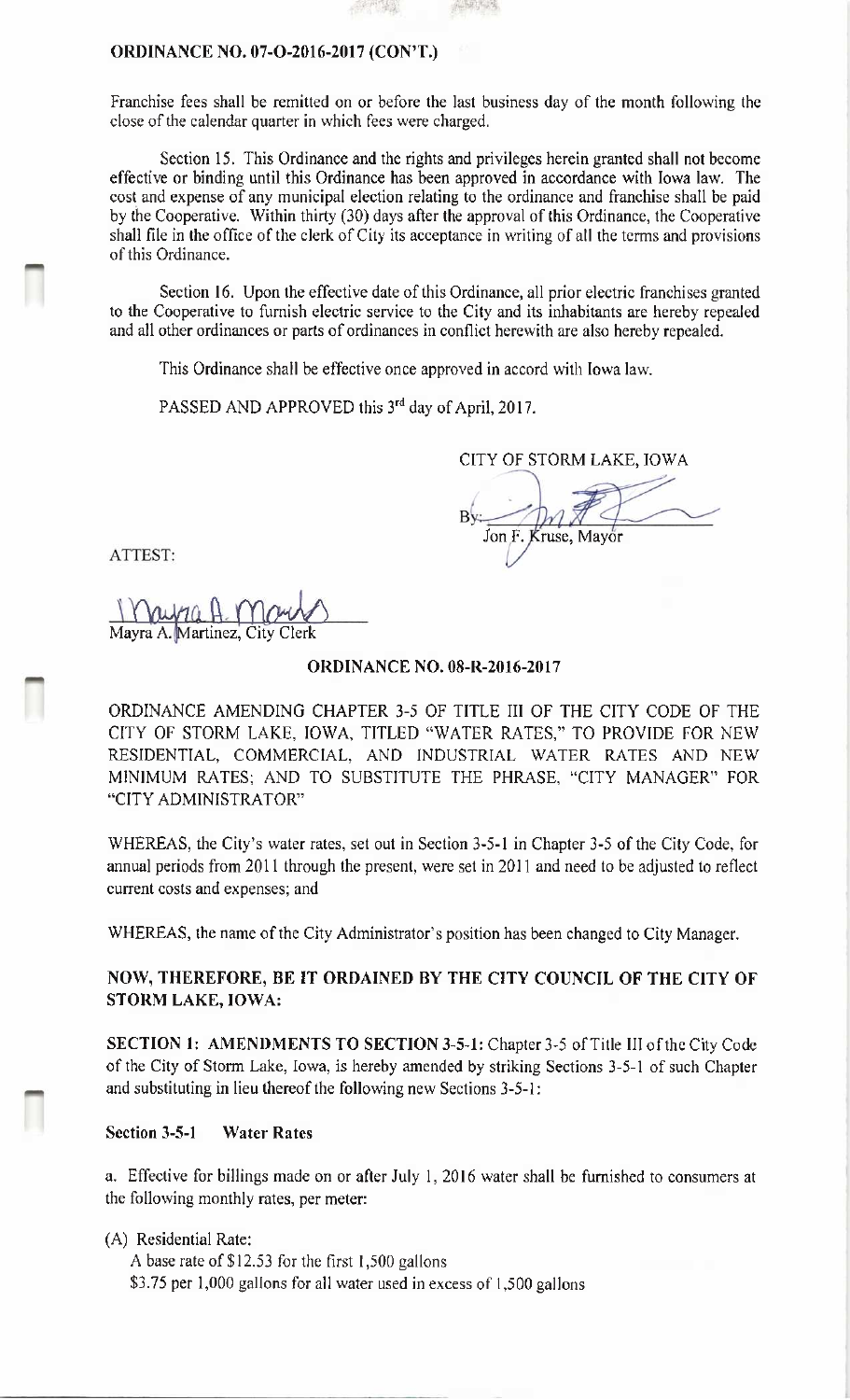B) Commercial and Industrial rates:

A base rate of \$12.53 for the first 1,500 gallons \$3.75 per 1,000 gallons for the next 8,500 gallons. \$2.71 per 1,000 gallons for the next 150,000 gallons. \$2.59 per 1,000 gallons for the next 840,000 gallons. \$3.07 per 1,000 gallons for all water used in excess of 1,000,000 gallons.

Effective for billings made on or after July 1, 2017 water shall be furnished to consumers at the following monthly rates, per meter:

A) Residential Rate:

A base rate of \$12.91 for the first 1,500 gallons

\$3.86 per 1,000 gallons for all water used in excess of 1,500 gallons

B) Commercial and Industrial rates:

A base rate of \$12.91 for the first 1,500 gallons \$3.86 per 1,000 gallons for the next 8,500 gallons. \$2.79 per  $1,000$  gallons for the next  $150,000$  gallons. \$2.67 per 1,000 gallons for the next 840,000 gallons. \$3.16 per 1,000 gallons for all water used in excess of 1,000,000 gallons.

Effective for billings made on or after July 1, 2018 water shall be furnished to consumers at the following monthly rates, per meter:

A) Residential Rate:

A base rate of \$13.30 for the first 1,500 gallons

\$3.98 per 1000 gallons for all water used in excess of 1,500 gallons

B) Commercial and Industrial rates:

A base rate of \$13.30 for the first 1,500 gallons

\$3.98 per 1,000 gallons for the next 8,500 gallons.

\$2.87 per 1,000 gallons for the next 150,000 gallons.

\$2.75 in per 1,000 gallons for the next 840,000 gallons.

3. 25 per 1, 000 gallons for all water used in excess of 1, 000, 000 gallons.

Effective for billings made on or after July 1, 2019 water shall be furnished to consumers at the following monthly rates, per meter:

A) Residential Rate:

A base rate of \$13.70 for the first 1,500 gallons

\$4.10 per 1,000 gallons for all water used in excess of 1,500 gallons

B) Commercial and Industrial rates:

A base rate of \$13.70 for the first 1,500 gallons

 $$4.10$  per 1,000 gallons for the next 8,500 gallons.

\$2.96 per 1,000 gallons for the next 150,000 gallons.

\$2.83 per 1,000 gallons for the next  $840,000$  gallons.

\$3.35 per 1,000 gallons for all water used in excess of 1,000,000 gallons.

Effective for billings made on or after July 1, 2020 water shall be furnished to consumers at the following monthly rates, per meter: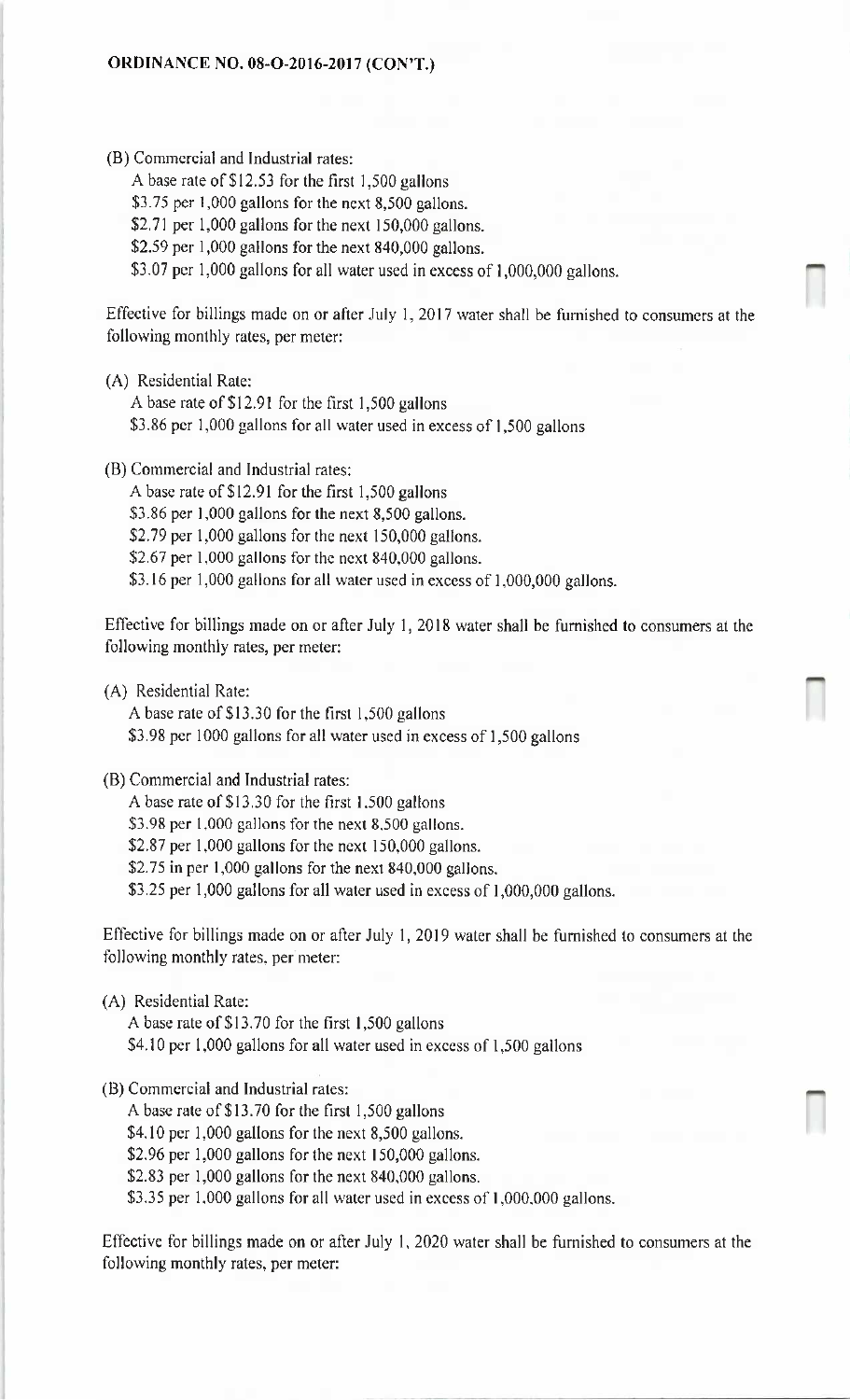## ORDINANCE NO. 08-O-2016-2017 (CON'T.)

- A) Residential Rate: A base rate of \$14.11 for the first 1,500 gallons \$4.22 per 1,000 gallons for all water used in excess of 1,500 gallons
- B) Commercial and Industrial rates:
	- A base rate of\$ 14. <sup>11</sup> for the first 1, 500 gallons
	- \$4.22 per 1,000 gallons for the next  $8,500$  gallons.
	- \$3.05 per 1,000 gallons for the next 150,000 gallons.
	- \$2.91per 1,000 gallons for the next 840,000 gallons.
	- \$3.45 per 1,000 gallons for all water used in excess of 1,000,000 gallons.

Effective for billings made on or after July 1, 2021 water shall be furnished to consumers at the following monthly rates, per meter:

- A) Residential Rate:
	- A base rate of \$14.53 for the first 1,500 gallons \$4.35 per 1,000 gallons for all water used in excess of 1,500 gallons
- B) Commercial and Industrial rates:
	- A base rate of \$14.53 for the first 1,500 gallons
	- \$4.35 per 1,000 gallons for the next 8,500 gallons.
	- \$3.14 per 1,000 gallons for the next 150,000 gallons.
	- \$3.00 per 1,000 gallons for the next 840,000 gallons.
	- \$3.55 per 1,000 gallons for all water used in excess of 1,000,000 gallons.

b. The City Council may, by written contract, provide for commercial and industrial rates that are at variance with those set forth above if those same contracts provide long term guarantees that minimum payments will be made to the city to cover future bonded indebtedness during the term of the contract.

c. If a single meter serves a property or area containing one or more multiple dwellings, or an area or property with several residential dwellings, the residential rate shall apply.

d. If a single meter serves an area or property that is used for both residential purposes and for commercial and industrial purposes, the rate for the use that constitutes the majority of the consumption of water shall be used; or, the City Council may order that separate meters be installed to measure the water consumed by each such use.

e. Effective July 1, 2016 the minimum rate for each user of 1, 500 gallons or less shall be twelve dollars and fifty-three cents (\$12.53) per month, per meter; effective July 1, 2017 the minimum rate for each user of 1,500 gallons or less shall be \$12.91 per month, per meter; effective July 1, 2018, the minimum rate for each user of 1,500 gallons or less shall be \$13.29 per month, per meter; effective July 1, 2019, the minimum rate for each user of 1, 500 gallons or less shall be 13. 69 per month, per meter; effective July 1, 2020, the minimum rate for each user of 1, 500 gallons or less shall be \$14.10 per month, per user; and effective July 1, 2021, the minimum rate for each user of 1,500 gallons or less shall be \$14.53 per month, per user. If a single meter shall serve more than one dwelling unit, commercial user, or industrial user, the minimum rate shall be increased by a factor equal to the total number of such units or users being served. As used herein, a dwelling includes separate apartments, condominiums, mobile homes or distinct portions of a duplex or multi-family dwelling, but it does not include dormitory rooms, hotel rooms, motel rooms or boarding rooms without separate kitchen and bath facilities.

f. A Residential Consumer shall be charged the Residential Rates specified above. A Commercial Consumer and an Industrial Consumer shall each be charged the Commercial and